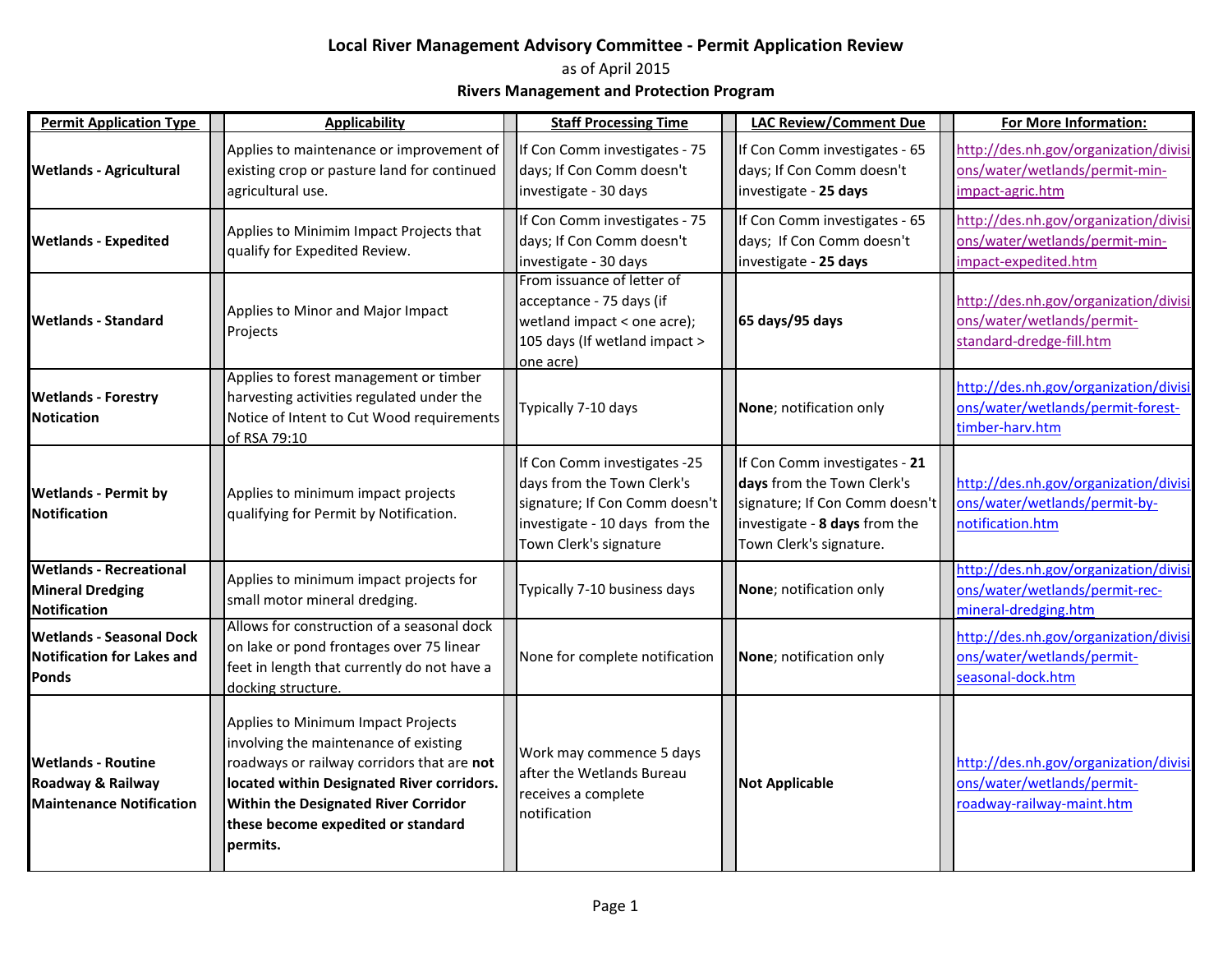| <b>Permit Application Type</b>                               | <b>Applicability</b>                                                                                                                                                                                                                                                                                                                                                                                                                                                                                                                                                                   | <b>Staff Processing Time</b>                                                                                                                              | <b>LAC Review/Comment Due</b>                                                                              | For More Information:                                                                            |
|--------------------------------------------------------------|----------------------------------------------------------------------------------------------------------------------------------------------------------------------------------------------------------------------------------------------------------------------------------------------------------------------------------------------------------------------------------------------------------------------------------------------------------------------------------------------------------------------------------------------------------------------------------------|-----------------------------------------------------------------------------------------------------------------------------------------------------------|------------------------------------------------------------------------------------------------------------|--------------------------------------------------------------------------------------------------|
| <b>Wetlands - Trail</b><br>Notification                      | Applies to Minimum Impact Projects<br>involving the construction or maintenance<br>of recreational trails.                                                                                                                                                                                                                                                                                                                                                                                                                                                                             | $7 - 14$ days                                                                                                                                             | None; notification only                                                                                    | http://des.nh.gov/organization/divisi<br>ons/water/wetlands/permit-min-<br>impact-trail.htm      |
| <b>Wetlands - Emergency</b><br><b>Authorization</b>          | Applicants may request, and DES may<br>authorize, work within jurisdiction when<br>there is a threat to public safety, public<br>health or significant damage to private<br>property is imminent and the event<br>causing the emergency occurred within the<br>previous five days.                                                                                                                                                                                                                                                                                                     | If the emergency authorization<br>is granted by DES, the<br>Wetlands staff will email or fax<br>a project authorization form to<br>the project proponent. | None for the EA - notification<br>only; After the Fact Permit - 65<br>days for Standard Wetlands<br>Permit | <b>WD-WB-9 Obtaining Authorization</b><br>for Emergency Wetlands Impacts                         |
| <b>Wetlands - Utility</b><br><b>Maintenance Notification</b> | Applies to maintenance (inspection) and<br>repair of existing utility services within<br>existing rights of way.                                                                                                                                                                                                                                                                                                                                                                                                                                                                       | Typically 7 - 10 days                                                                                                                                     | None; notification only                                                                                    | http://des.nh.gov/organization/divis<br>ons/water/wetlands/permit-utility-<br>maintenance.htm    |
| <b>Shoreland - Shoreland</b><br>Impact                       | Required for projects involving excavation,<br>fill, or construction activities within 250<br>feet of "reference line" for lakes and ponds<br>greater than 10 acres in size, rivers which<br>are fourth order or greater, rivers<br>designated under RSA-483, and tidal<br>waters. Exemptions exist for agriculture<br>and forestry.                                                                                                                                                                                                                                                   | Without a waiver or variance -<br>30 days; With a waiver or<br>variance - 75 days.                                                                        | Without a waiver or variance -<br>25 days; With a waiver or<br>variance - 65 days.                         | http://des.nh.gov/organization/divisi<br>ons/water/wetlands/cspa/permit_sh<br>oreland impact.htm |
| <b>Shoreland - Permit by</b><br><b>Notification</b>          | Construction, excavation, filing, or other<br>activity that impacts less than 1,500 sq. ft.<br>and adds no more than 900 sq. ft. of<br>impervious area within a protected<br>shoreland area.<br>-Construction, excavation and fill directly<br>related to stormwater management<br>improvements and erosion control projects<br>or environmental restoration or<br>enhancement projects.<br>-Maintenance, repairs, and improvements<br>of public utilities, public roads, and public<br>access facilities.<br>-Similar activities defined as qualified for a<br>PBN by Env-Wq 1406.05. | 5 business days                                                                                                                                           | None; notification only                                                                                    | http://des.nh.gov/organization/divisi<br>ons/water/wetlands/cspa/permit-by-<br>notification.htm  |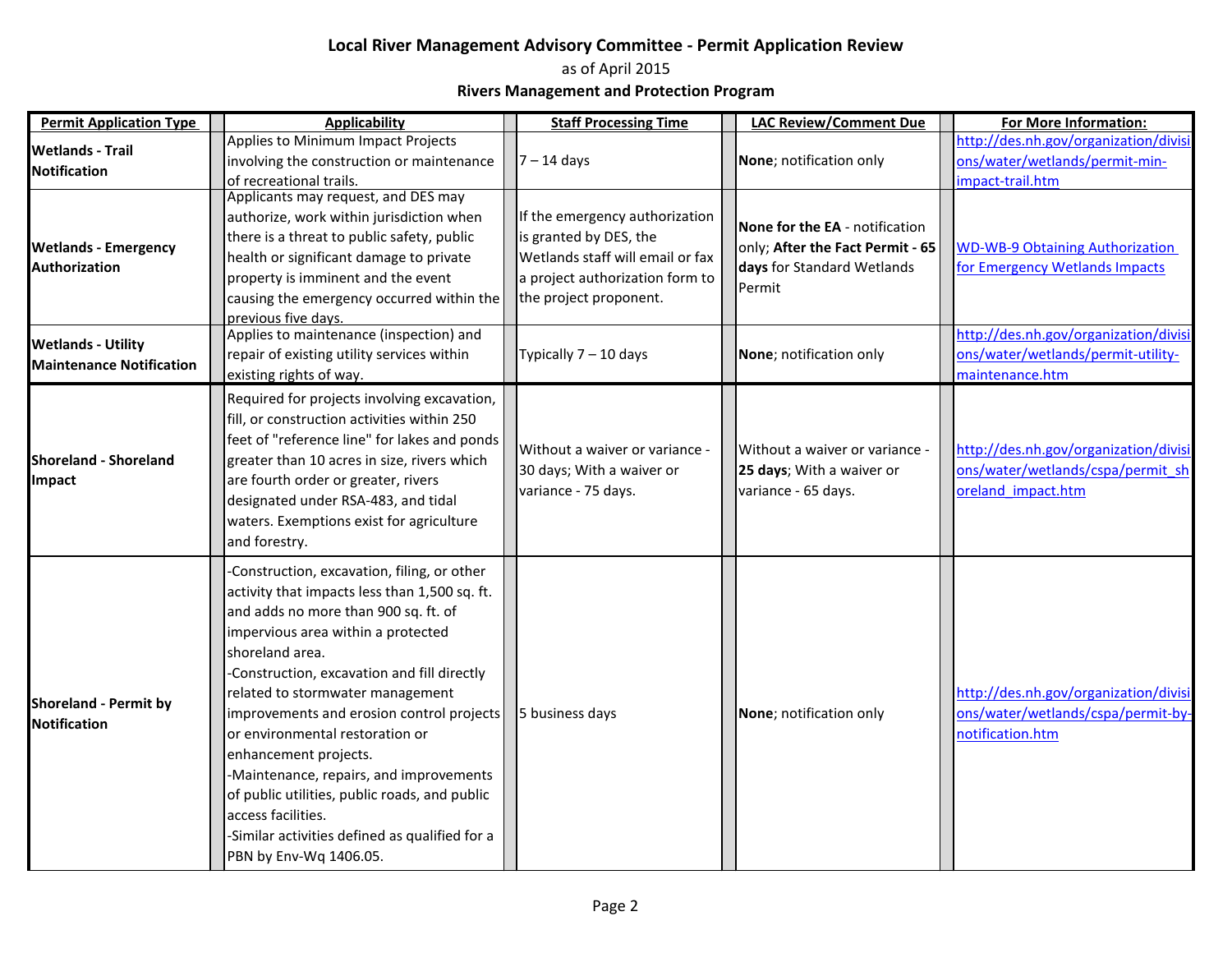| <b>Permit Application Type</b>                                   | <b>Applicability</b>                                                                                                                                                                                                                                                                         | <b>Staff Processing Time</b> | <b>LAC Review/Comment Due</b>                                                                                                                                                                 | <b>For More Information:</b>                                                                                 |
|------------------------------------------------------------------|----------------------------------------------------------------------------------------------------------------------------------------------------------------------------------------------------------------------------------------------------------------------------------------------|------------------------------|-----------------------------------------------------------------------------------------------------------------------------------------------------------------------------------------------|--------------------------------------------------------------------------------------------------------------|
| <b>Alteration of Terrain</b><br>Permit                           | Required for projects disturbing more than<br>100,000 sq. ft. of contiguous terrain (or<br>50,000 sq. ft. within the protected<br>shoreland as defined by RSA 483-B), or for<br>disturbance of any area having a 25% or<br>steeper land slope and is within 50 feet of<br>any surface water. | 50 days                      | 40 days                                                                                                                                                                                       | http://des.nh.gov/organization/divisi<br>ons/water/aot/permit_aot.htm                                        |
| <b>Dam Permit</b>                                                | Applies to non-permitted existing dams,<br>the repair or reconstruction of dams, and<br>the construction of new dams and hydro-<br>energy production facilities.                                                                                                                             | Typically 60 days            | 50 days                                                                                                                                                                                       | http://des.nh.gov/organization/divisi<br>ons/water/dam/permit_dam.htm                                        |
| <b>Dam Removal</b>                                               | Applies to any person who seeks to remove<br>a dam.                                                                                                                                                                                                                                          | Typically 60 days            | 50 days                                                                                                                                                                                       | http://des.nh.gov/organization/divisi<br>ons/water/dam/damremoval/permit<br>dam removal.htm                  |
| Groundwater - Discharge<br>Permit                                | All discharges to ground or groundwater<br>that are not permitted by Subsurface<br>Systems Bureau; over 20,000 gallons per<br>day from single source; discharges using<br>other than subsurface leaching; aquifer<br>recharge; or discharging treated<br>contaminated wastewater.            | 90 days                      | 80 days                                                                                                                                                                                       | http://des.nh.gov/organization/divisi<br>ons/water/dwgb/dwspp/gw dischar<br>ge/permit groundwater disch.htm  |
| <b>Groundwater - Temporary</b><br><b>Groundwater Discharge</b>   | Temporary (120 days or less) discharges to<br>the ground or groundwater.                                                                                                                                                                                                                     | Typically 5-15 days          | No time for comments on<br>temporary permits                                                                                                                                                  | http://des.nh.gov/organization/divisi<br>ons/water/dwgb/dwspp/gw dischar<br>ge/permit temp grndwtr disch.htm |
| <b>Groundwater - Temporary</b><br><b>Surface Water Discharge</b> | Temporary (120 days or less) discharges to<br>the ground or groundwater with the<br>potential to contaminate surface water or<br>wetlands.                                                                                                                                                   | Typically 5-15 days          | No time for comments on<br>temporary permits                                                                                                                                                  | http://des.nh.gov/organization/divisi<br>ons/water/dwgb/dwspp/gw dischar<br>ge/permit temp srfcwtr disch.htm |
| <b>Drinking Water - Large</b><br><b>Groundwater Withdrawal</b>   | Required for any withdrawal from<br>groundwater of 57,600 gallons or more of<br>water in any 24-hour period from a well or<br>wells installed after July 1998 at a single<br>property or place of business.                                                                                  | Typically 18 months or more  | If a public hearing is held - 45<br>day comment period following<br>the hearing.<br>If a public hearing is not held<br>45 day comment period<br>following application or report<br>submittal. | http://des.nh.gov/organization/divisi<br>ons/water/dwgb/dwspp/lg withdra<br>wals/permit lgw withdrawal.htm   |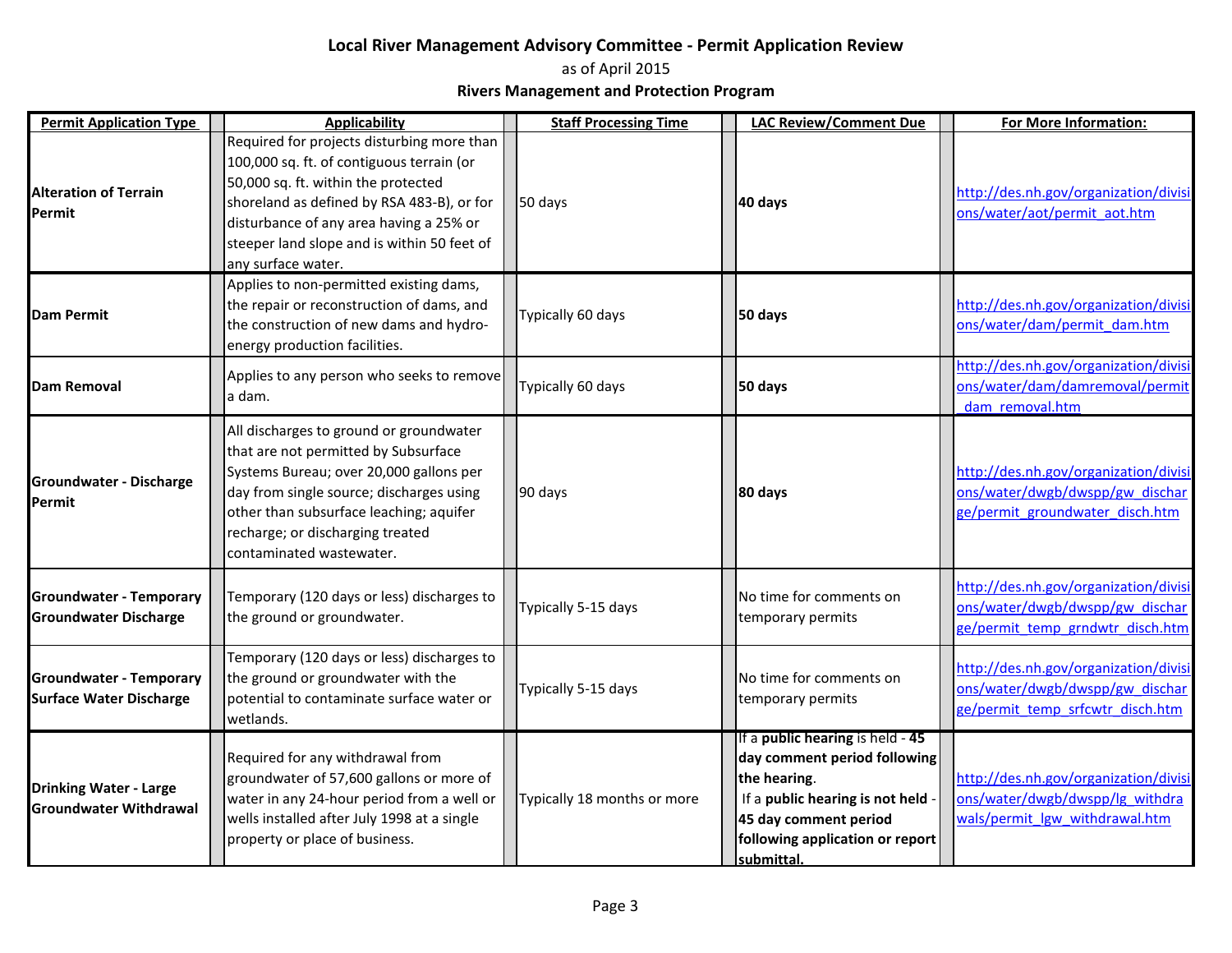| <b>Permit Application Type</b>                                                    | <b>Applicability</b>                                                                                                                                                                                                                                                                                                                                                                                                                                                                                                                   | <b>Staff Processing Time</b>                                          | <b>LAC Review/Comment Due</b>              | For More Information:                                                                            |
|-----------------------------------------------------------------------------------|----------------------------------------------------------------------------------------------------------------------------------------------------------------------------------------------------------------------------------------------------------------------------------------------------------------------------------------------------------------------------------------------------------------------------------------------------------------------------------------------------------------------------------------|-----------------------------------------------------------------------|--------------------------------------------|--------------------------------------------------------------------------------------------------|
| <b>Drinking Water - Public</b><br><b>Water System Permit to</b><br><b>Operate</b> | Applies to privately- and federally-owned<br>community water systems, and privately-<br>and federally-owned non-transient non-<br>community water systems. Annual permit.                                                                                                                                                                                                                                                                                                                                                              | 5 business days                                                       | <b>None</b>                                | http://des.nh.gov/organization/divisi<br>ons/water/dwgb/permit pws pto.ht                        |
| Solid Waste - Standard<br><b>Permit</b>                                           | To provide regulatory controls to assure<br>proper construction, operation, and<br>closure of solid waste facilities in order to<br>protect the environment, public health and<br>safety. Applies to most types of solid<br>waste management facilities and all solid<br>waste facilities that accept 30 tons of<br>waste or more per day, including landfills,<br>transfer stations/recycling facilities, and<br>processing/treatment facilities such as<br>incinerators, composting facilities, and<br>material recovery facilities. | 120 days maximum or 30 days<br>after hearing, which ever is<br>longer | During public hearing or<br>comment period | http://des.nh.gov/organization/divisi<br>ons/waste/swmb/pdrs/permit sw s<br>tandard.htm          |
| Solid Waste - Permit by<br><b>Notification</b>                                    | Certain small-scale facilities that receive 30<br>tons per day or less and that pose little or<br>no threat to human health or the<br>environment. Applies to solid waste limited<br>public transfer stations, collection centers<br>for select recyclables, scrap metal<br>collection and recycling centers, truck<br>transfer stations, centers producing<br>certified waste derived products, small<br>food waste composting facilities, and<br>asbestos waste holding facilities for<br>abatement contractors.                     | 30 days                                                               | 25 days                                    | http://des.nh.gov/organization/divisi<br>ons/waste/swmb/pdrs/permit sw b<br>y notification.htm   |
| Solid Waste - Research and<br><b>Development Projects</b>                         | Applies to research and development<br>projects, as defined in Env-Sw 104.                                                                                                                                                                                                                                                                                                                                                                                                                                                             | 30 days                                                               | 25 days                                    | http://des.nh.gov/organization/divisi<br>ons/waste/swmb/pdrs/permit-sw-<br>research-dev-proj.htm |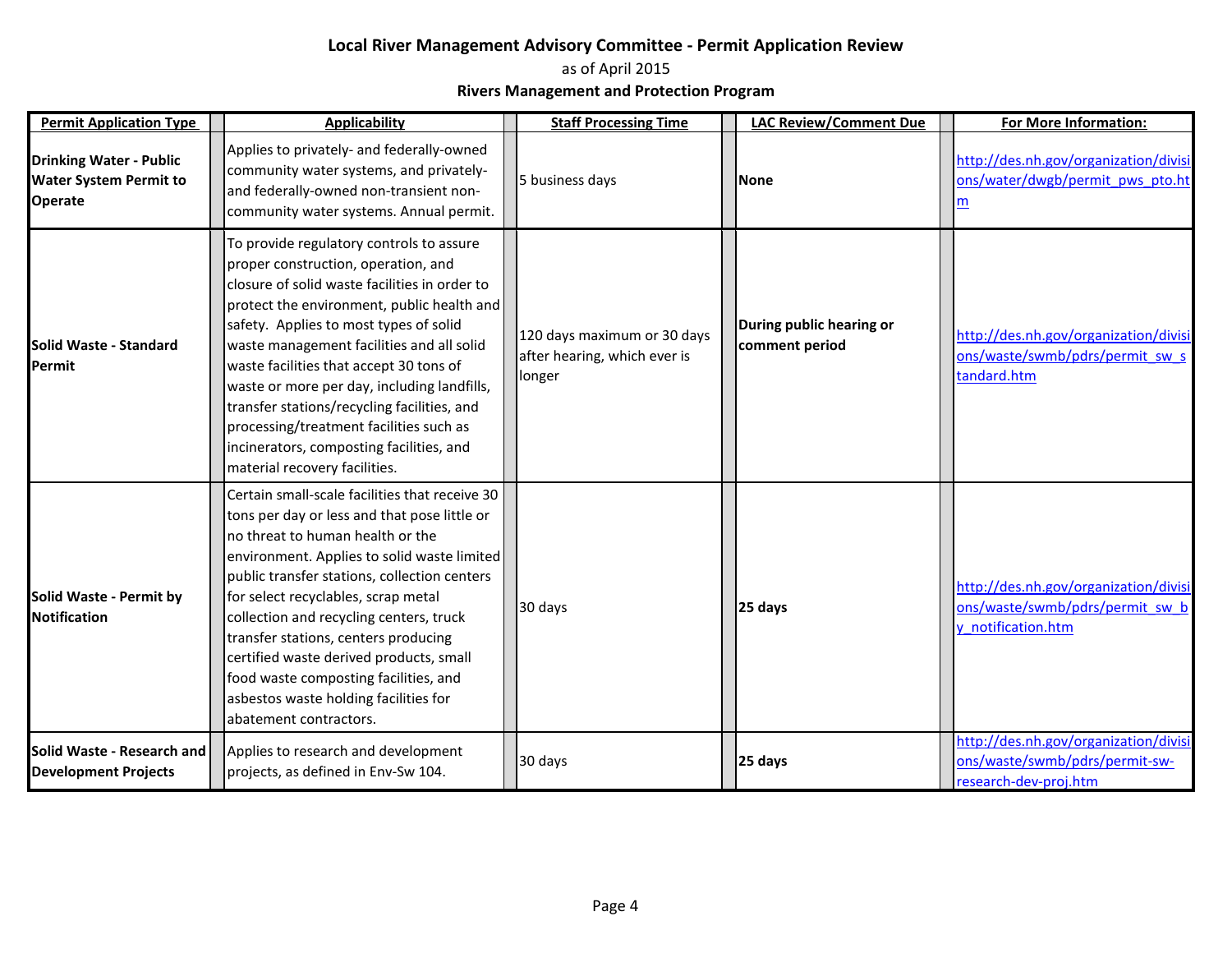| <b>Applicability</b>                                                                                                                                                                                                                                                                               | <b>Staff Processing Time</b>                                                                                                                                                                                                                                                                                                                | <b>LAC Review/Comment Due</b>                                                                                                                      | For More Information:                                                                                                                        |
|----------------------------------------------------------------------------------------------------------------------------------------------------------------------------------------------------------------------------------------------------------------------------------------------------|---------------------------------------------------------------------------------------------------------------------------------------------------------------------------------------------------------------------------------------------------------------------------------------------------------------------------------------------|----------------------------------------------------------------------------------------------------------------------------------------------------|----------------------------------------------------------------------------------------------------------------------------------------------|
| May be issued for a non-permitted facility<br>to treat, store or dispose of hazardous<br>waste; or for a permitted facility to treat,<br>store or dispose of hazardous waste not<br>covered by an existing permit.                                                                                 | Immediate (if verbal), then<br>followed by a written permit<br>within five days. The Hazardous<br><b>Waste Compliance Section</b><br>considers an applicant request<br>as high priority and expedites<br>the response.                                                                                                                      | None                                                                                                                                               | http://des.nh.gov/organization/divisi<br>ons/waste/hwcb/hwcs/permit hw e<br>mergency.htm                                                     |
| To allow businesses or individuals that<br>generate hazardous waste to treat those<br>wastes onsite.                                                                                                                                                                                               | Typically 30 days to 60 days<br>after the application is deemed<br>complete.                                                                                                                                                                                                                                                                | 25 days                                                                                                                                            | http://des.nh.gov/organization/divisi<br>ons/waste/hwcb/hwcs/permit hw li<br>mited.htm                                                       |
| To establish conditions under which<br>hazardous wastes can be safely treated,<br>stored or disposed. Applies to facilities that<br>treat, store or dispose hazardous wastes,<br>also called TSD facilities.                                                                                       | The estimated processing time<br>after application is deemed<br>complete is 1-2 years,<br>depending upon the scope and<br>complexity of the application<br>and the length of time needed<br>by the Hazardous Waste<br>Facility Siting Board and the<br>Municipal Hazardous Waste<br>Facility Review Committee to<br>reach a final decision. | 90 days                                                                                                                                            | http://des.nh.gov/organization/divisi<br>ons/waste/hwcb/hwcs/permit hw s<br>tandard.htm                                                      |
| To establish conditions to safely store, bulk<br>or consolidate hazardous waste.                                                                                                                                                                                                                   | 12 to 18 months after the<br>application is deemed<br>complete.                                                                                                                                                                                                                                                                             | 90 days                                                                                                                                            | http://des.nh.gov/organization/divisi<br>ons/waste/hwcb/hwcs/permit hw t<br>ransfer facility.htm                                             |
| Applies to changes or adoption of rules<br>governing the maximum horsepower of<br>boat engines and outboard motors or<br>prescribing maximum speed limits for the<br>operation of such boats or outboard<br>motors applicable to or upon all or any<br>portion of the public waters of this state. | at the public hearing, the<br>commissioner shall establish a<br>date by which the<br>commissioner shall make a<br>determination on whether to<br>adopt rules pursuant to RSA<br>270:12                                                                                                                                                      | During public hearing or<br>comment period; 2 week<br>notice of hearing required.<br>Hearings are held during June,<br>July, August and September. | http://www.gencourt.state.nh.us/rs<br>a/html/XXII/270/270-12.htm<br>http://www.nh.gov/safety/divisions/<br>nhsp/fob/marine-patrol/index.html |
|                                                                                                                                                                                                                                                                                                    |                                                                                                                                                                                                                                                                                                                                             | After all persons have spoken                                                                                                                      |                                                                                                                                              |